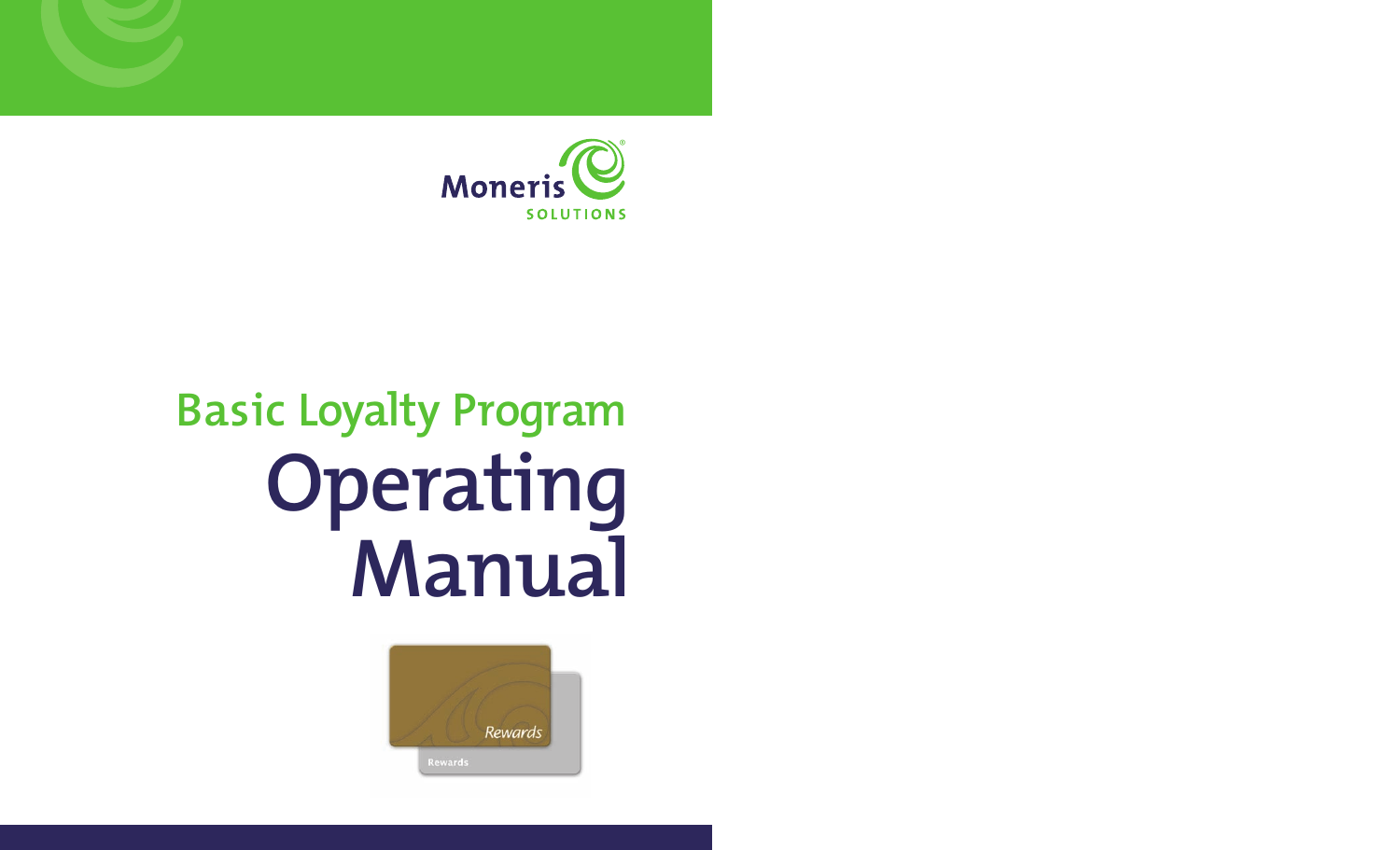## Table of Contents



#### **Welcome to the Moneris Loyalty Program PAGES 2 – 9**

- How Your Loyalty Program Works
- Your Loyalty Program Settings
- Your Loyalty Cards
- Cardholder Enrolment Forms
- Enrolling Cardholders to Your Loyalty Program
- Replacing a Loyalty Card
- Performing Loyalty Transactions at the Terminal
- Adjusting Cardholder's Points Balance
- Redeeming for Rewards
- Using the Web Portals

**Promoting Your Loyalty Program PAGE 10**

**Frequently Asked Questions PAGES 11 – 12**

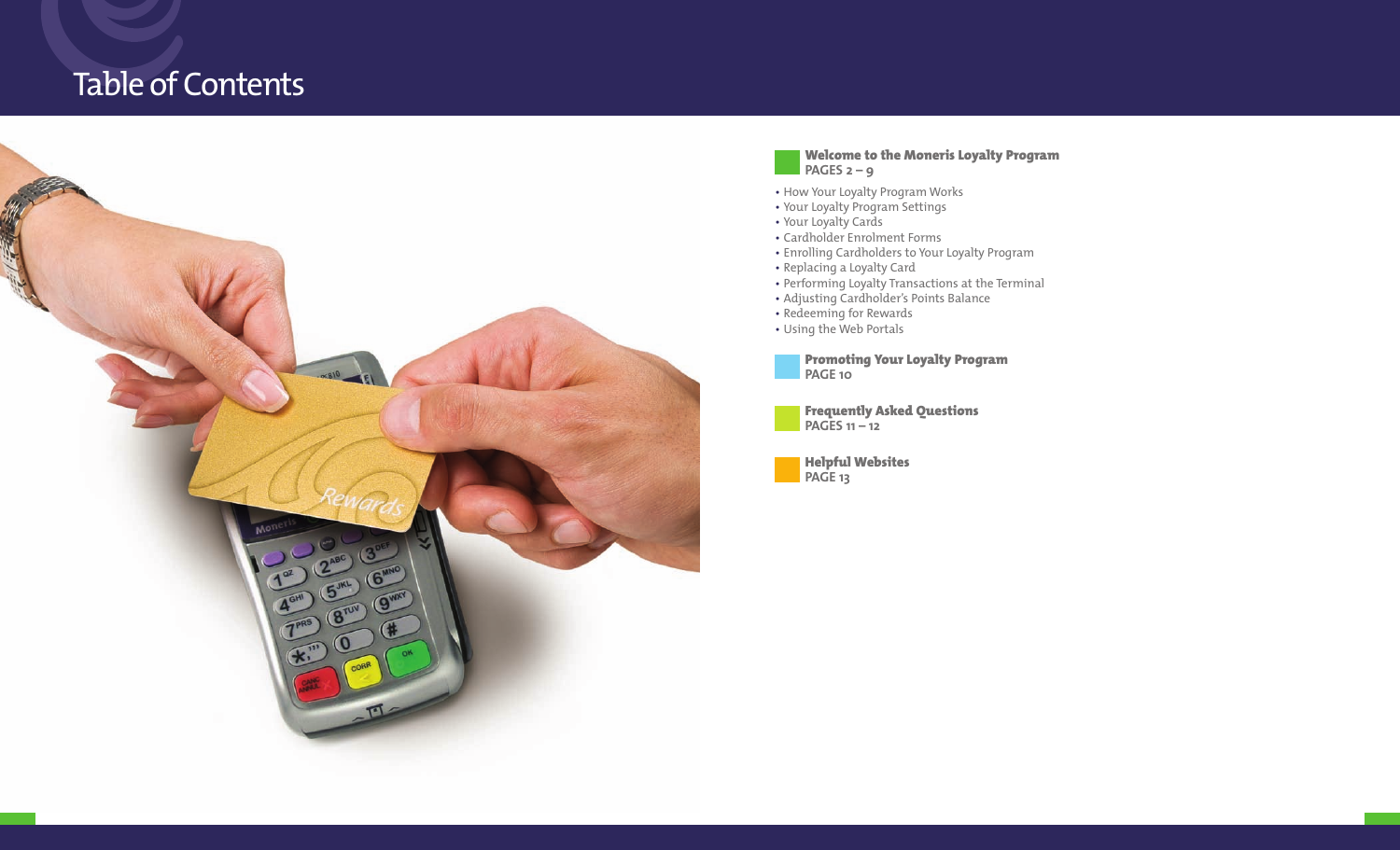## Welcome to the Moneris Loyalty Program

Congratulations on your new Moneris Loyalty Program. This manual is intended to help you get the most out of your Loyalty program in your day-to-day use.

#### **IMPORTANT**

**If you haven't re-initialized your terminal(s) for accepting Loyalty cards, please follow the procedures in the** *Using Your Terminal for Loyalty Guide* **before reading this manual.** 

We will refer to the following through this manual:



#### **Terminal(s)\***

Your terminal(s) have already been set up to process Loyalty transactions. You must re-initialize your terminal(s) to enable your Loyalty program.



#### **Pre-activated Loyalty Cards\***

#### **Enrolment Forms & Display Stand\***

Use the forms provided to collect customer information and consent to participate in your Loyalty program. Display stands are provided to help promote your Loyalty program.

## **Merchant Web Portal**

The Merchant Web Portal is a secure, web-based application for managing your cardholder database and viewing reports on your program. Access the portal at **moneris.com/loyaltycard/merchant**. Please refer to your *Web Portal Operating Manual* for more details.



#### **Cardholder Web Portal**

Customers with Loyalty cards can also login at **moneris.com/loyaltycard/cardholder** to view their points balance and update their profile. This web address is printed on the back of each Loyalty card. Please refer to the "Your Loyalty Cards" section in this guide and your *Web Portal Operating Manual* for more details.

*\* May not be identical to picture.* 

## How Your Loyalty Program Works

- As your customers shop, you swipe their Loyalty card so they can earn points towards their next purchase.
- When customers reach a certain number of points, a coupon is automatically printed on their receipt which entitles them to a reward, such as a discount off their next purchase at your location.
- Since customers earn points for future purchases at your location, the program helps you to encourage repeat and long term customers.
- You can then use the customer information you gathered from your program to invite customers to special events, notify them about promotions and more.

## Your Loyalty Program Settings

Your Loyalty program has been set up based on the program rules that you specified during sign up. Your program rules determine how many points a cardholder must earn before they are entitled to a reward and what that reward is.

Each dollar spent equals one point. Points will always be rounded up at \$0.50. For instance, if a cardholder makes a purchase for \$10.50, their points awarded will automatically be rounded up to 11 points. If a cardholder makes a purchase for \$10.49, their awarded points will be rounded to 10 points.

**Reward Threshold Level** is the number of points your cardholders must earn to receive a Reward Coupon.

**Reward Coupon Amount** is the value of that coupon and is expressed as a dollar, percentage or custom discount (e.g. "Congratulations! You've earned a free lunch sandwich.") off of their next purchase.

Once a cardholder reaches the Reward Threshold Level, the POS terminal will print a coupon message on the cardholder's receipt, informing the cardholder that they have earned a reward or discount off of their next purchase.

For future reference, please note your program rules below:

#### **Program Rules:**

Reward Threshold Level:

Reward Coupon Amount or Message: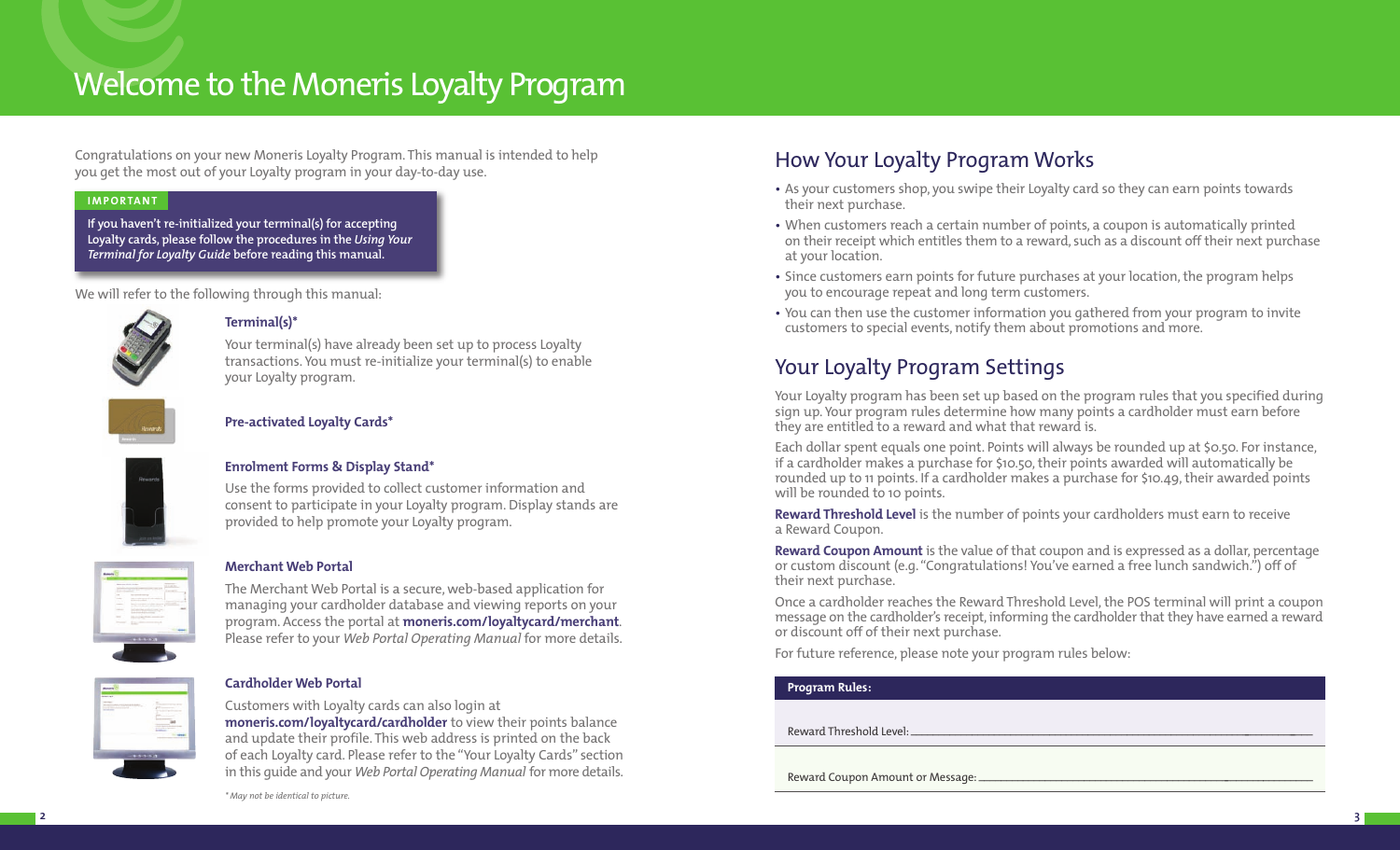## Your Loyalty Cards

Your Loyalty cards are already pre-activated and ready to use. **We recommend that you store your cards in a secure location and that you only provide a card to a customer after they have signed the enrolment form and provided customer information.** Pre-designed enrolment forms have been provided to document customer consent to participate in the program.



*\* May not be identical to picture.*

On the back of each card is a web address that cardholders can use to access their points balance, transaction history and to update their information. The card number is also printed on the back of the card, along with a temporary password that is covered with a scratch-off panel. A new cardholder will need both the card number and the password to register for and access the Cardholder Web Portal.

## Cardholder Enrolment Forms

Use these enrolment forms to collect cardholder information and consent to participate in your program. Familiarize yourself and your staff with the Cardholder Terms and Conditions shown on the form.

We suggest that, at a minimum, you collect the following information:

- Your customers' first and last names
- Contact information
- Signature
- Loyalty card number

You can personalize your enrolment forms with the white space located at the back of each form. We recommend a business stamp or personalized labels.

If you choose to design your own enrolment forms, please ensure that the terms and conditions of your program are clearly stated and that the above information is collected. You need to include your business name on each participant's application form, and ensure that each participant of the program has accepted the Cardholder Terms and Conditions you provide. You can visit **moneris.com/loyaltycard/enrolmentform** for a digital version of enrolment form template and Cardholder Terms and Conditions that you can use.

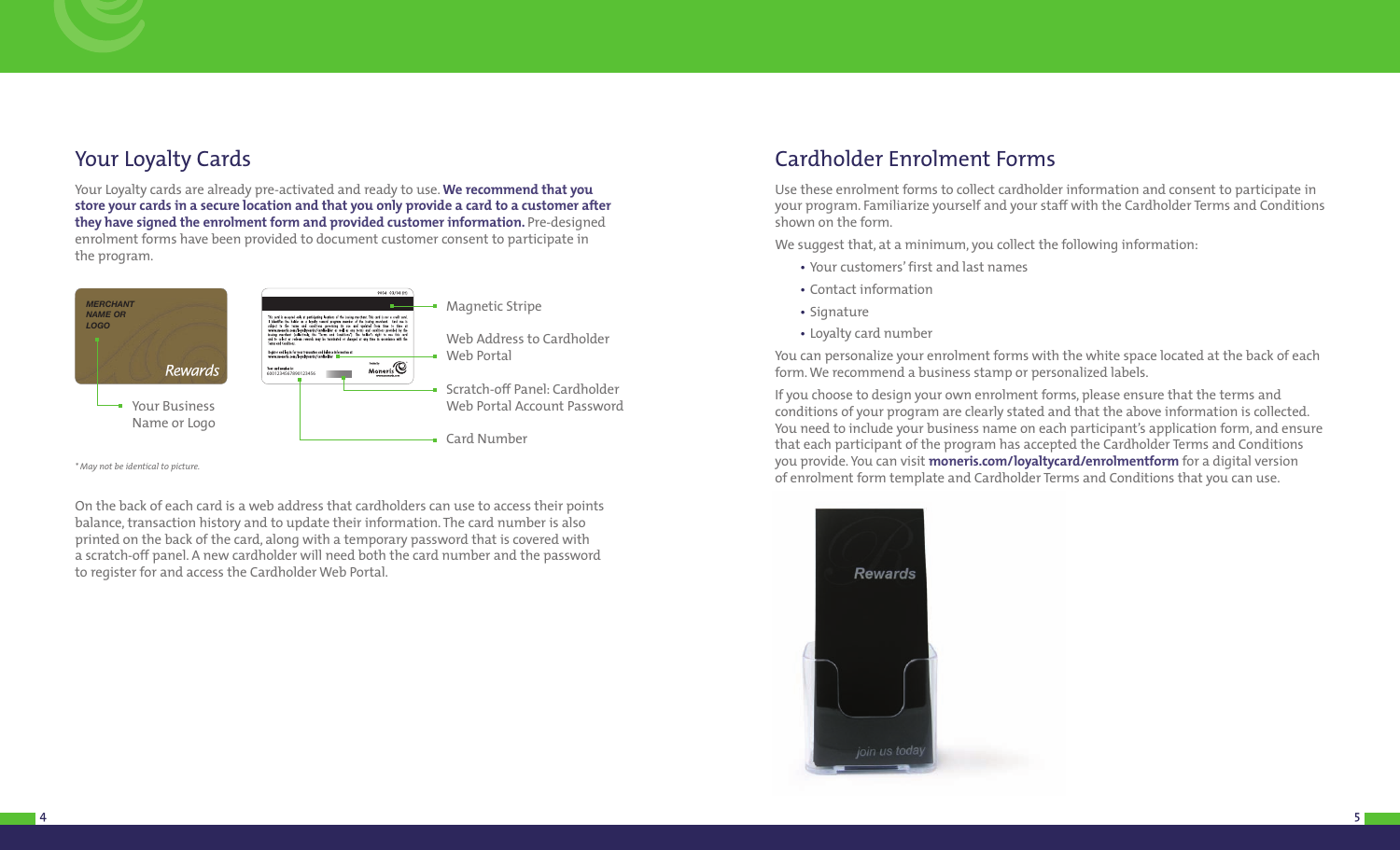## Enrolling Cardholders to Your Loyalty Program

- 1. Ensure employees and managers understand the program.
- 2. Determine which customers are suited for your Loyalty program and invite them to join your Loyalty program.
- 3. Provide a Cardholder Enrolment Form and ask the individual to read, complete, and sign the form.
- 4.Check that the individual completed the form correctly and these key fields have been completed legibly:
	- First name
	- Last name
	- Signature
- 5. Select a Loyalty card from your secure inventory and enter the card number (found at the back of each card) into the "Enter Card Number for Reference Purposes" box provided on the form.
- 6.Present the Loyalty card to the customer and encourage them to regularly update their profile information or check their points balance on the Cardholder Web Portal.
- 7. Log on to the Merchant Web Portal to look up the card number. Update the card with cardholder information in the enrolment form.
- 8. File the completed, signed form in a safe place for future reference.

## Replacing a Loyalty Card

In the event that a customer loses or damages their Loyalty card, we recommend that you follow the steps below to issue a new card to your customer.

- 1. Ensure the cardholder is the owner of the card that will be replaced. You may do this by looking up the cardholder information on the Merchant Web Portal or by referring to the original enrolment form signed by the customer.
- 2. Select a new Loyalty card from your inventory for the cardholder and note the card number. You will need to update this new card number on the cardholder's original enrolment form or complete a new enrolment form.
- 3. Use the Merchant Web Portal to lookup the cardholder's lost or stolen card number and to confirm the personal information and current points balance on the damaged or lost card (please refer to the *Web Portal Operating Manual*).
- 4.Within your Merchant Web Portal, enter the cardholder's confirmed personal information onto the new card number. Use a point adjustment to place the current points balance from the damaged or lost card onto the new replacement card.
- 5. Deactivate the damaged or lost card using the Merchant Web Portal.
- 6.Provide the replacement Loyalty card to the cardholder. The new card can be used immediately for purchases. Advise the cardholder they must use the card number and scratch-off password on the replacement card to re-register for their online access to view their points balance.
- 7. File away the now updated enrolment form that contains the current replacement card number.

*Note: The history, points to date, and transaction details of the damaged or lost card will not be shown under the new replacement card. The new replacement card will show the points adjustment amount you assign as the initial balance. You will need to look up the original card number if you wish to view historical transaction information.*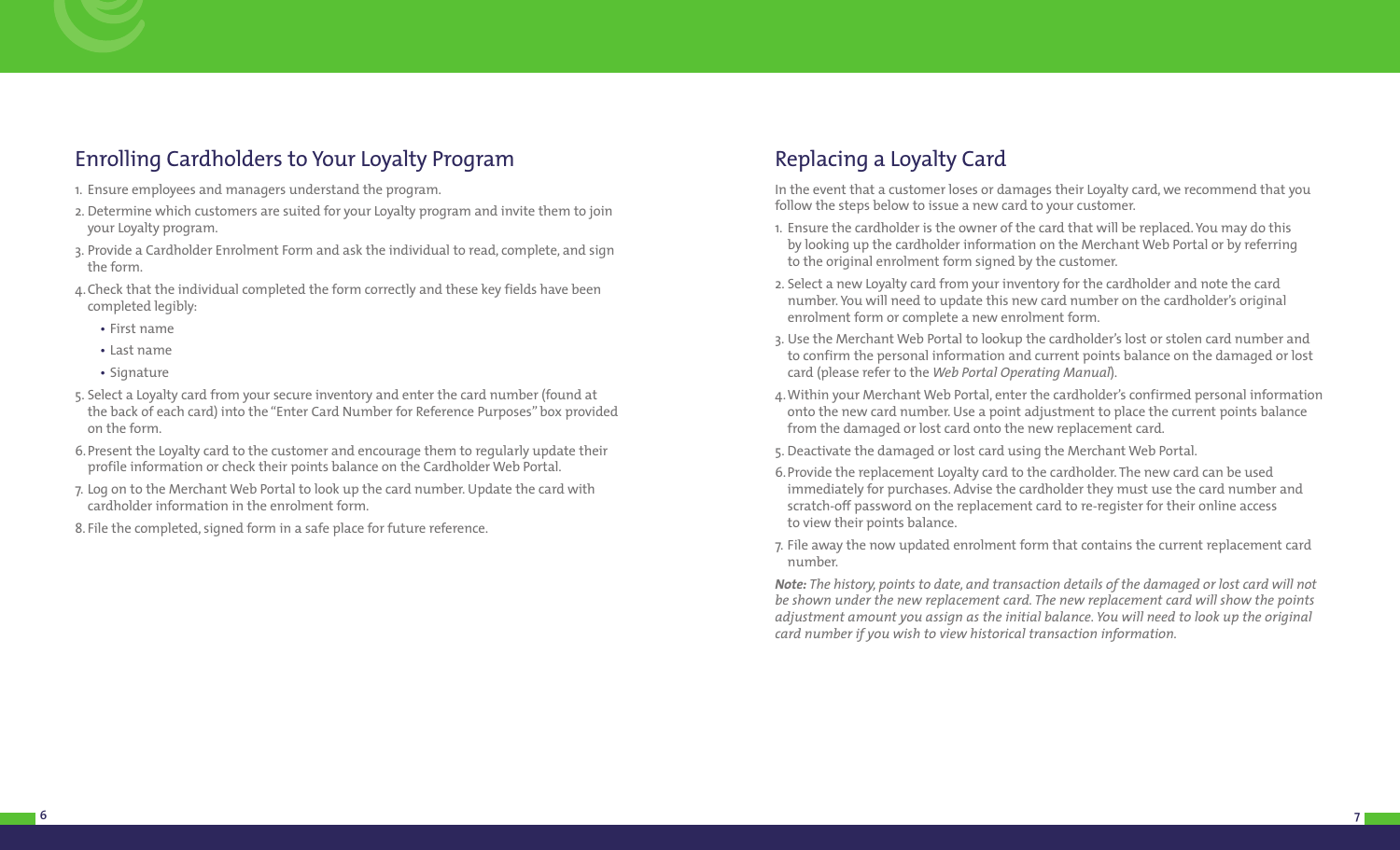

## Performing Loyalty Transactions at the Terminal

Please refer to your *Using Your Terminal for Loyalty Guide* for instructions on how to initialize and conduct Loyalty transactions on your terminal(s).

## Adjusting Cardholder's Points Balance

You can add or remove points from a cardholder's points balance, outside of regular purchase, refund, void or redemption transactions, using your Merchant Web Portal. Here are some scenarios of when you may want to adjust points:

- a cardholder who may ask for points on a purchase when they did not have their Loyalty card at the time of purchase;
- to offer a cardholder additional points in order to address a customer service issue.

## Redeeming for Rewards

When a cardholder reaches the Reward Threshold Level, points are automatically redeemed for a Reward Coupon, and the coupon will be printed automatically on the cardholder's receipt from your terminal. Give this coupon to the cardholder.

Each Reward Coupon will show:

- the Reward Coupon amount or message
- an expiration date for redemption. This date is set at 90 days from the time the coupon is printed.

## Using the Web Portals

The Merchant Web Portal is an online tool for managing your program and viewing reports. We recommend monitoring your program activity regularly to gain the most insight and maximize your program benefits. Access the Merchant Web Portal at **moneris.com/loyaltycard/merchant**.

Your cardholders also have access to an online Cardholder Web Portal that they can visit to view their points balance and transaction history as well as update their profile information. Access the Cardholder Web Portal at **moneris.com/loyaltycard/cardholder**.

Please refer to your *Web Portal Operating Manual* for instructions on how to register and use the Web Portal.



#### **I M P O RTA N T**

**It's a good idea to monitor your program activity regularly. Moneris offers online Loyalty reporting services through the Merchant Web Portal. You can view Loyalty transactions online, export data into spreadsheets for forecasting and for other email marketing tools. Please refer to your** *Web Portal Operating Manual* **for more information.**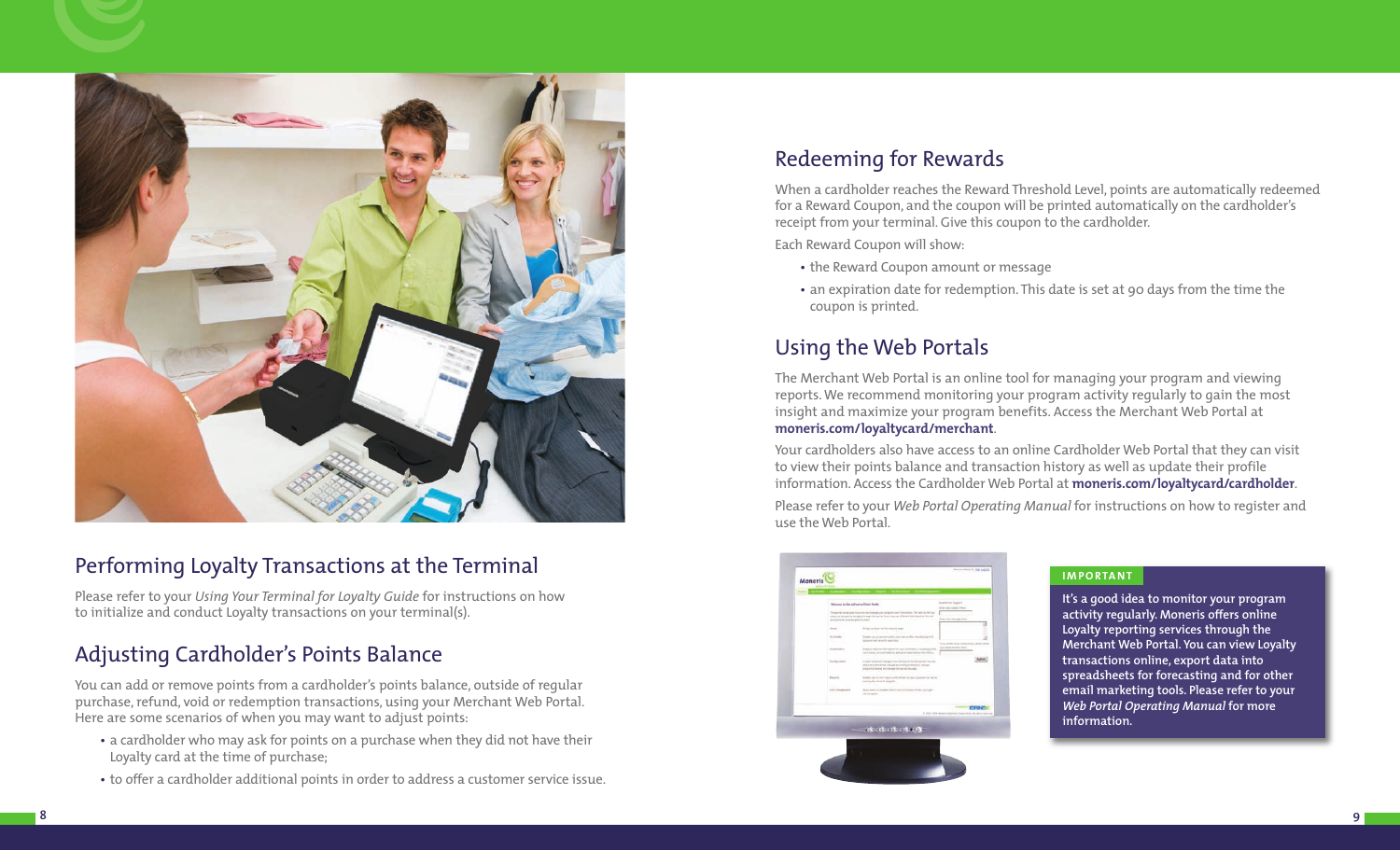## Promoting Your Loyalty Program Frequently Asked Questions



The most important tool to promote your Loyalty program is your staff. Your staff will be most familiar with your most valuable customers. Ensure your staff is properly trained on the details of your program. Encourage your cashiers to inform customers about the benefits of joining the program during check-out. Display your Loyalty program enrolment forms using the stand provided in your Loyalty Welcome Kit to promote your Loyalty program.

- Have your staff proactively ask your customers to join the Loyalty program at the time of sale before each transaction.
- Prominently display your enrolment forms and other promotional materials at the POS, around the store and in bill presenters.
- Allow your customers to easily enrol into your program by combining your customer satisfaction surveys and the Loyalty enrolment forms. Ensure that the terms and conditions of your program are clearly stated and the necessary profile information is captured.
- Draw attention to cardholder's account status and Reward Coupons by circling the cardholder's points balance and message on each receipt.
- Surprise and delight your cardholders beyond the Loyalty rewards.
- Enhance your Loyalty program experience by offering additional benefits to your cardholders, such as:
	- exclusive invitations to events, previews and sales
	- priority treatment and product or service upgrades
	- discounts on purchases of select products or services
- Keep in touch with your cardholders through email and mail.

## **Q. I have more than one location, do the cards work at multiple locations?**

A. Yes, your cardholders can use the cards to earn and redeem points at all your participating locations.

## **Q. A Loyalty card is not reading properly on my terminal.**

A. When a card's magnetic stripe cannot be read, it's usually because:

- the magnetic stripe reader is broken or dirty
- the reader is obstructed, preventing a clean swipe
- the sales associate swiped the card improperly
- the card's magnetic stripe is damaged

## **Q. How do I re-order cards?**

A. You may order additional cards by contacting your Moneris Sales Consultant or the Sales Department at 1-866-666-3747. We recommend that you re-order cards at least two months prior to running out to ensure that your replacement cards arrive at your location before your inventory of cards is depleted.

#### **Q. Who do I contact and what do I need to do in order to change the logo or business name on my pre-designed Loyalty cards?**

A. You can contact your Moneris Sales Consultant or the Sales Department at 1-866-666-3747 to change your program rules. If you are changing logos, please have your new logo design ready and formatted to the appropriate logo specifications. A fee may apply per logo change request.

## **Q. Where can I order more enrolment forms without ordering more cards?**

A. You can order more Loyalty enrolment forms online at **shopmoneris.com**.

## **Q. Can I create my own enrolment forms?**

A. Yes, you can design and create your own enrolment forms. However, you need to ensure that the terms and conditions of your program are clearly stated on the form, your business name is on each participant's application form, and that each participant of the program has accepted the Cardholder Terms and Conditions you provide. We suggest that at a minimum, you collect your customers' first and last names, contact information, signature and card number. You can visit **moneris.com/loyaltycard/enrolmentform** for a digital version of a template enrolment form and Cardholder Terms and Conditions that you can use.

## **Q. Does the program track how many Reward Coupons were used by cardholders or expired?**

A. No, the program does not track the number of Reward Coupons used or expired.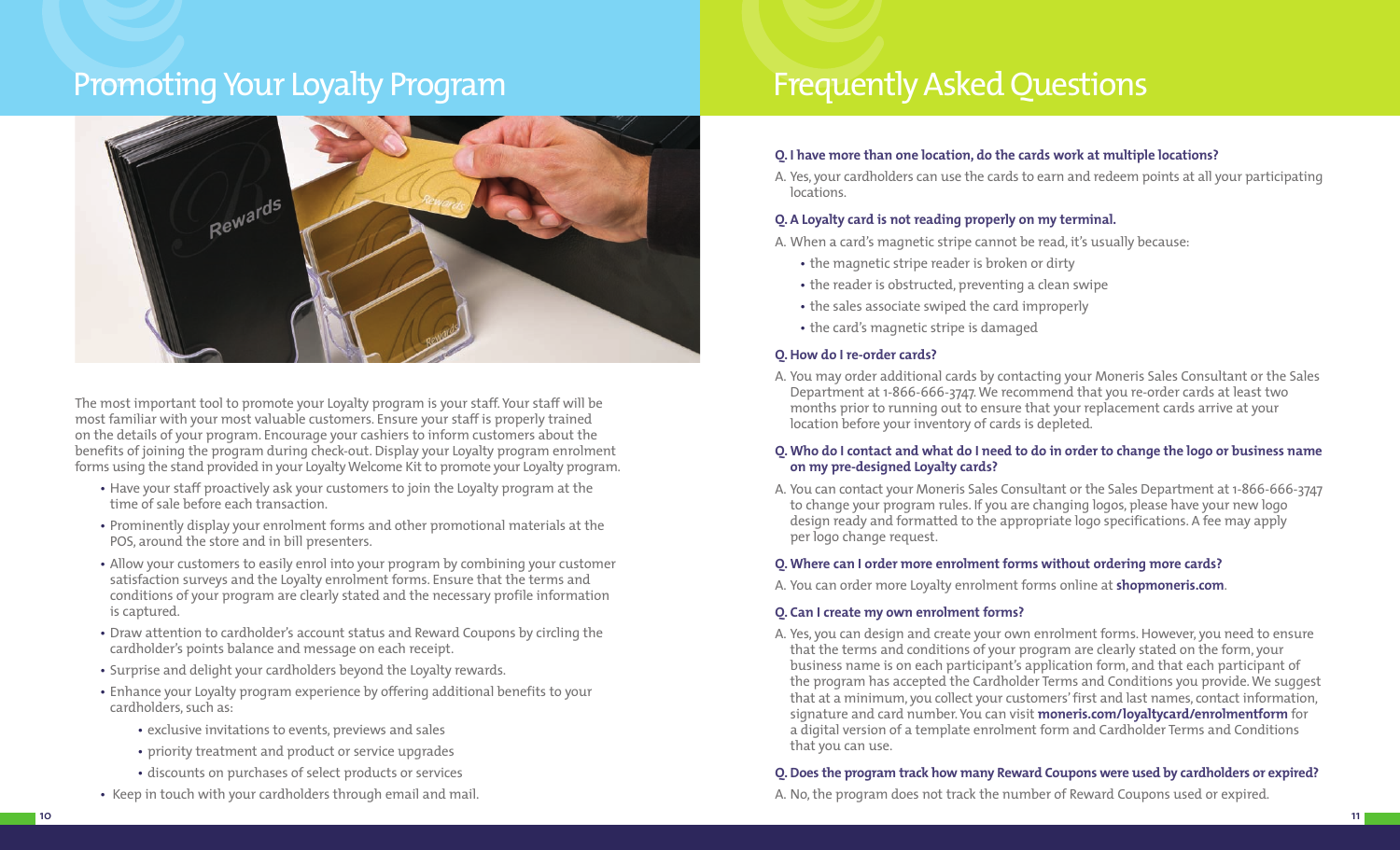

#### **Q. Does the terminal allow me to award points on pre-tax and pre-gratuity purchase amount?**

- A. The terminal is set-up to reward points on the total purchase amount including tax and gratuity in order to minimize the amount of terminal entries your staff needs to perform. Instead, you can increase your Reward Threshold Level proportionately to adjust for points on tax and gratuity.
- **Q. A cardholder's purchase amount has surpassed the Reward Threshold Level multiple times in one transaction (e.g. the Reward Threshold Level is 200 and the cardholder made a \$600 purchase with a Points Earning Rate of \$1 = 1 point, meaning that they have earned 600 points), but why does the terminal only print out one Reward Coupon?**
- A. Only one reward can be redeemed per transaction, so only one coupon will be printed per transaction. Subsequent coupons will print out during the next transaction with the same card.
- **Q. I do not want my cardholders' points to be redeemed automatically. How can I initiate the points redemption?**
- A. The Basic Loyalty Program redeems points for cardholders once they reach the Reward Threshold Level that you've determined during program set-up. Please contact your Moneris Sales Consultant or the Sales Department at 1-866-666-3747 to discuss the options you have to expand your program capabilities.

#### **Q. Can I restore a deactivated card?**

A. Once a card is deactivated, it cannot be restored and will not retain a points balance. You must issue a new card to a customer who wishes to participate in your program again. You can use the Merchant Web Portal to look up transaction history and points balance of the deactivated card before it was deactivated.

#### **Q. Who do I contact and what do I need to do in order to change my program rules or monthly pricing plan?**

- A. You can change your program rules or monthly pricing plan by contacting your Moneris Sales Consultant or the Sales Department at 1-866-666-3747. A fee may apply per change request.
- **Q. I have forgotten what my program rules/settings are. Who can I contact to find out what the rules are?**
- A. You can call Merchant Customer Service at 1-866-319-7450 to find out what your program rules are.

Moneris Loyalty Program: **moneris.com/loyalty** Cardholder Enrolment Form Template: **moneris.com/loyaltycard/enrolmentform** Merchant Web Portal: **moneris.com/loyaltycard/merchant** Cardholder Web Portal: **moneris.com/loyaltycard/cardholder** Stationery Orders: **shopmoneris.com**